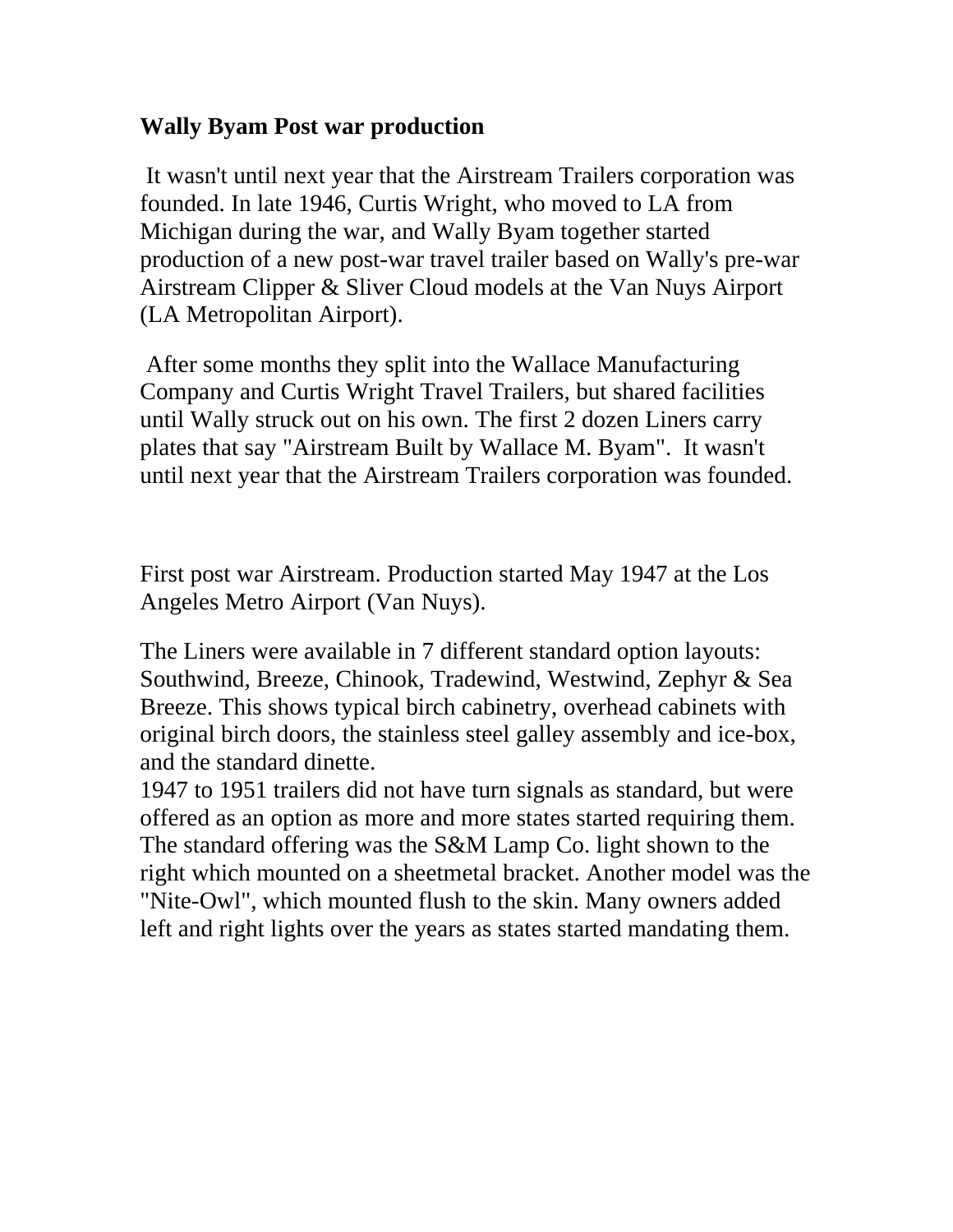The below is a "Globetrotter" interior layout - and had a bathroom.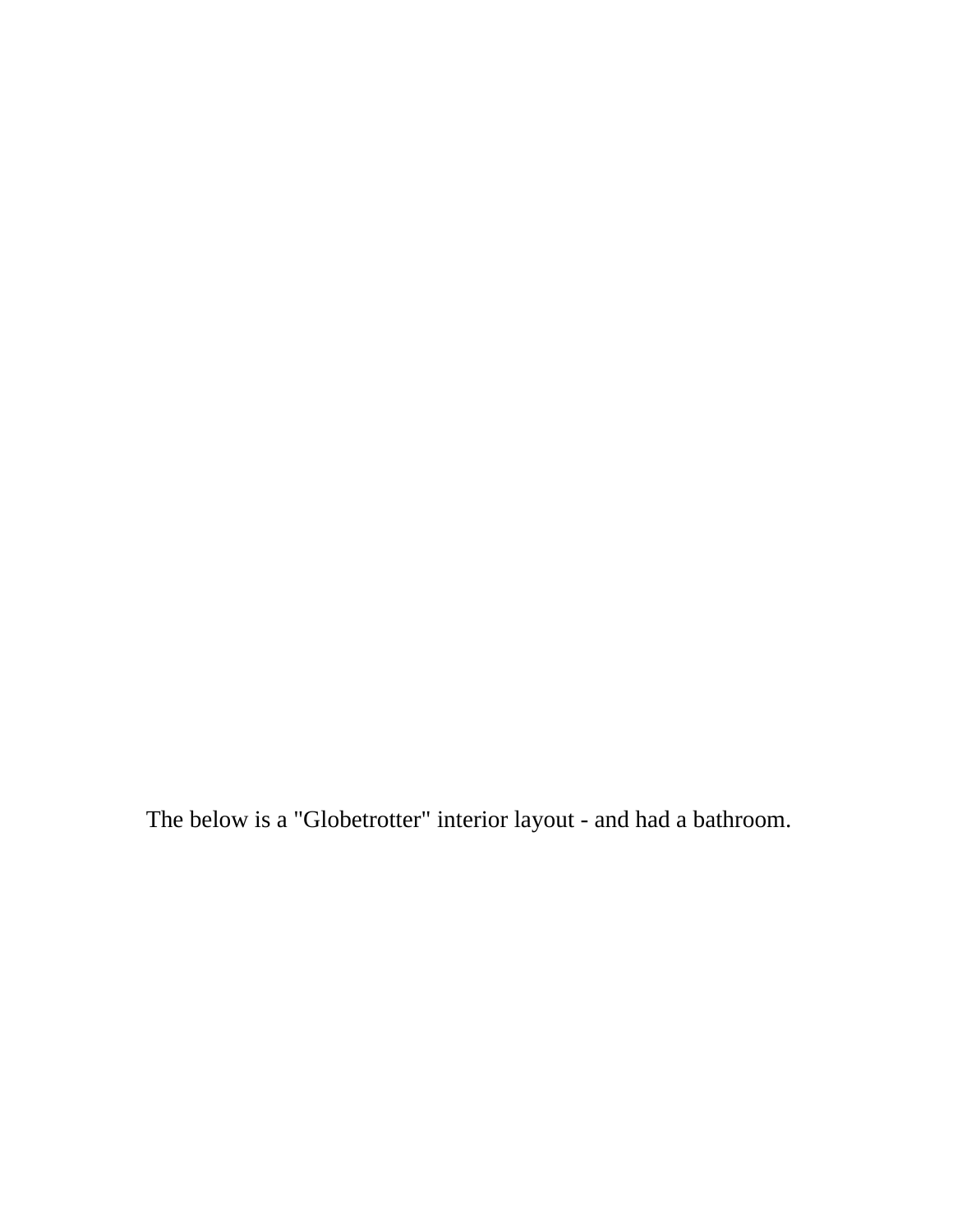

AIRSTREAM'S "GLOBETROTTER" (22 FT. OVER-ALL) Equipped With Toilet and Shower

This model, we believe, is aptly named because it can be taken anywhere an automobile can go and still have all the facilities for comfortable living. Yes, even luxurious living. You can even take a shower when parked off the highway as this model has it's own water supply. Electricity is not needed to heat the water. Space is even provided for suitcases. Not shown in the drawings are four to six "roof lockers" also three new style-no draft-"umbrella type" roof vents.

This "Globetrotter" model was especially designed for those who "go places" where trailer parks are not available.

If the twin beds shown in this drawing are not desired any of the other "front end" arrangements can be had.

List price.... \$2695.00 f.o.b. Glendale, California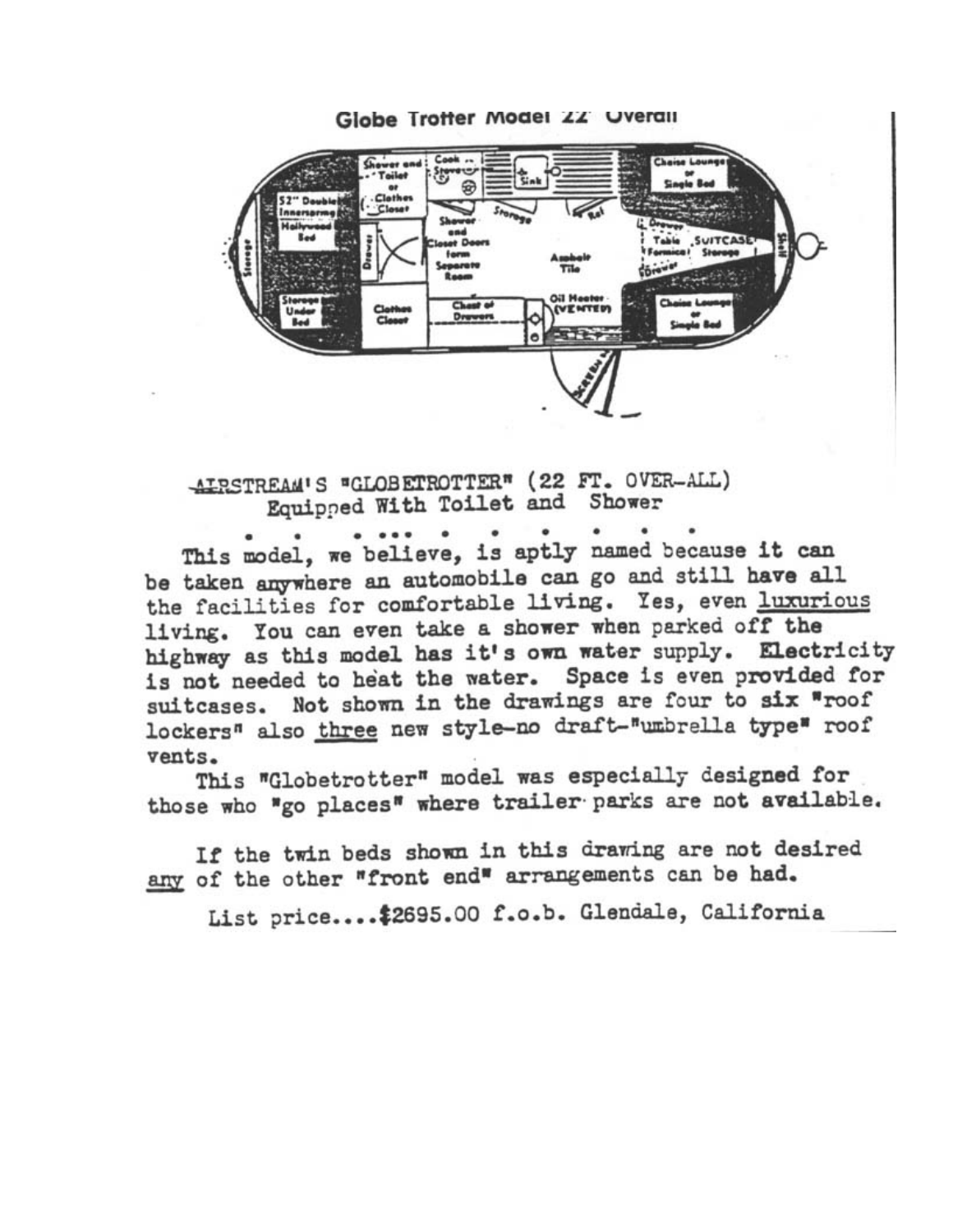Production moved from the Van Nuys airport to the factory at 1755 No. Main Street, Los Angeles, CA by early 1948.

Airstream Trailers, Inc. was formally incorporated in California on November 1, 1948. When the corporation was formed, it bought Wally's manufacturing company assets for stock and cash, and also acquired McFaul Brothers exclusive distributorship rights (for stock & cash). The five initial directors of the new corporation were Wallace M. Byam, William W. Lampkin, Daniel W. Gage, Arthur R. Costello (who became President), and Claude McFaul, whose "McFaul Bros Trailer Sales" was responsible for retailing Airstream trailers at his sales lot.

The progression in design of the s/n plate is an interesting one. Starting in 1947 with a plate like below, it had changed to an all brass oval plate by 1200, and eventually to an aluminum oval plate later in 1949. The placing of a model number on the plate was dropped with the introduction of the brass plate.

First year for the double door pipe-framed Whirlwind. As noted below, interiors were fully customizable - and notice the price - \$4000!! That is \$512,000 in 2006 dollars! As a result, not too many were made, or then even survived due to the pipe-frame chassis.